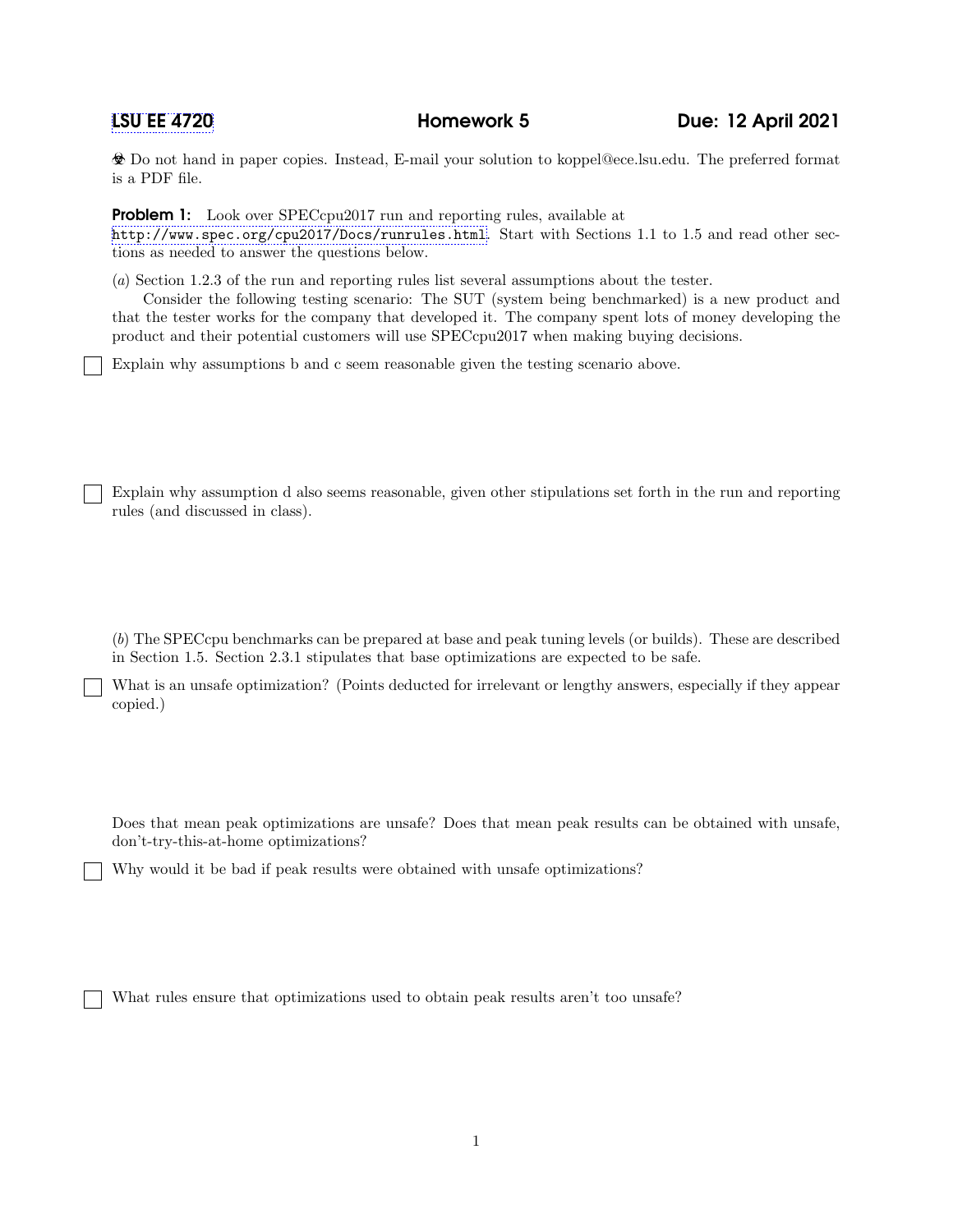**Problem 2:** The illustration below is our familiar 5-stage MIPS implementation with the destination register mux and an immediate mux shown. Modify it so that it is consistent with the RISC-V RV32I version as described below. The modifications should include datapath and labels, but not control logic. For this problem use RISC-V specification 20191213 available at

<https://github.com/riscv/riscv-isa-manual/releases/download/Ratified-IMAFDQC/riscv-spec-20191213.pdf>. The Inkscape SVG source for the image is at

<https://www.ece.lsu.edu/ee4720/2021/hw05-mips-id-mux.svg>. It can be edited with your favorite SVG or plain text editor.

In some ways RISC-V is similar to MIPS, but there are differences. Pay attention to the encoding of the store instructions. Also pay attention to how branch and jump targets are computed.

Be sure to change the following:

Bit ranges at the register file inputs.

The bit ranges used to extract the immediate.

The bit ranges used for the offsets of branch and jump instructions and the hardware used to compute branch and jump targets.

The inputs to the destination register mux (which connects to the dst pipeline latch).

The names used in the pipeline latches.

Add or remove unneeded pipeline latches. (Such changes will be needed for branches and jumps.)

Consider the following instructions:

Two-register and immediate arithmetic instructions, such as add and addi.

The lui instruction (which is similar but not identical to MIPS' lui).

Branch instructions as well as jal and jalr.

The load and store instructions. (Only the store instructions will require a change beyond what is required for arithmetic instructions.)

Note:

- Do not show control logic such as logic driving mux select inputs.
- Do not show the logic to decide whether a branch is taken.